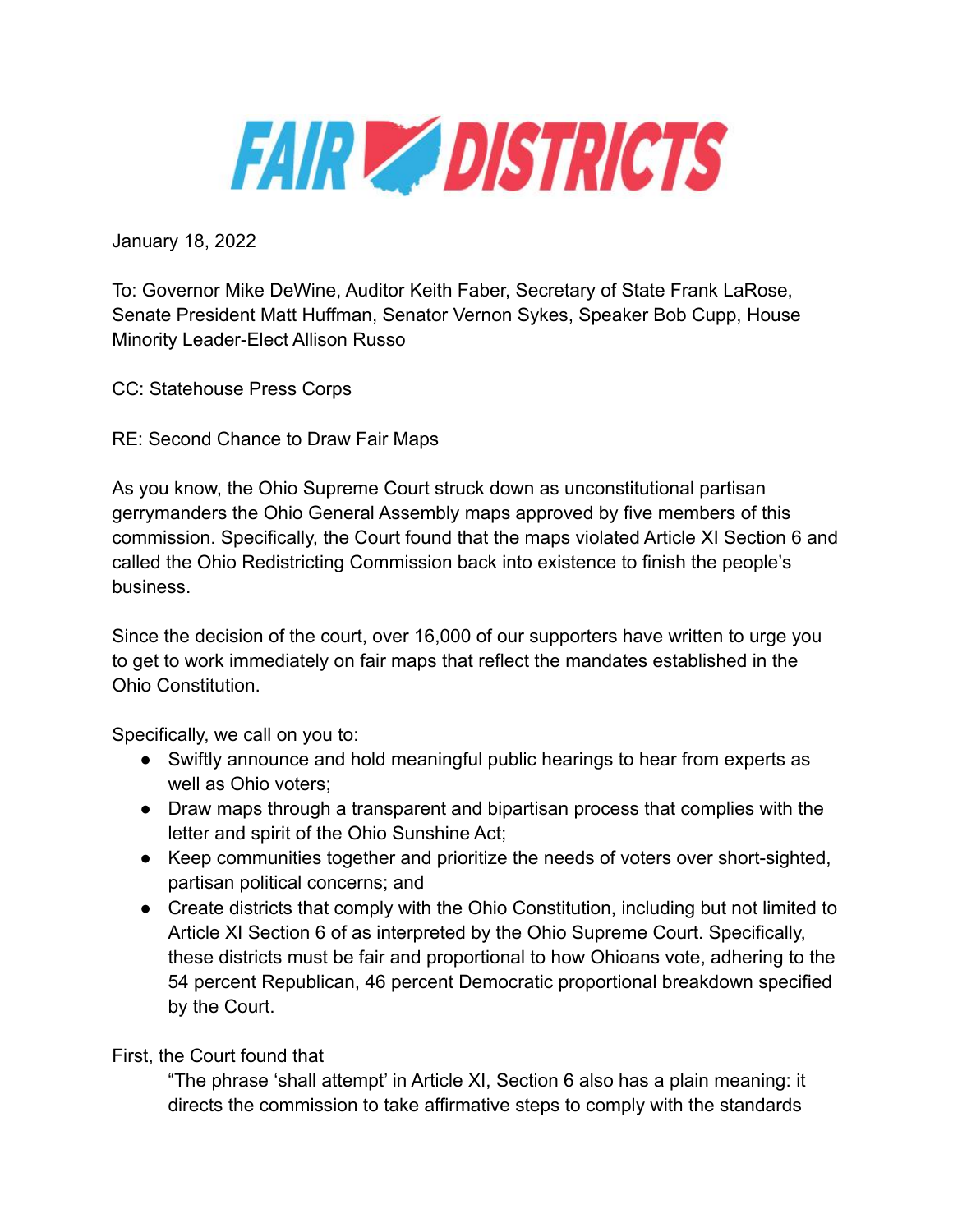stated in divisions (A) through (C). Thus, when drawing a district plan, the commission must attempt to meet the standards set forth in Section 6." (*internal citations omitted)* Slip Op pg 33, paragraph 86

Accordingly, we call on the Ohio Redistricting Commission to develop and make public the affirmative steps you intend to undertake to comply with Section 6. This need not be complicated. The Commission should call upon legal, geography, and political science experts to assist in the creation of new district lines to assure that they meet Ohio Constitutional muster.

Further, the Court held that "[i]f it is possible for a district plan to comply with Section 6 and Sections 2, 3, 4, 5, and 7, the commission must adopt a plan that does so." Slip Op pg 34, para 87.

Given the extensive expert testimony provided by Plaintiffs, it is abundantly clear that it is possible to draw multiple maps that comply with all of the sections listed above. In fact, Fair Districts Ohio held a mapping competition where citizen-mappers submitted over 60 maps that fully complied with this provision. Accordingly, we call on the Commission to ensure that any proposed maps comply with Section 6.

Finally, the Court lays out the constitutional methodology required to determine compliance with Section 6.

As used in Article XI, Section 6(B) of the Ohio Constitution, the term "statewide preferences of the voters of Ohio" means the percentages of votes received by the candidates of each political party based on the total votes cast in statewide state and federal partisan elections during the preceding ten years. **In this case, there is no dispute that under this methodology, which looks at votes cast in statewide elections over the relevant period, about 54 percent of Ohio voters preferred Republican candidates and about 46 percent of Ohio voters preferred Democratic candidate**s. Accordingly, under Section 6(B), the commission is required to attempt to draw a plan in which the statewide proportion of Republican-leaning districts to Democratic-leaning districts closely corresponds to those percentages. (emphasis added). Slip Op pg 44, para 107.

The Ohio Supreme Court, the Ohio Constitution, and Ohio voters have all been very clear about how the Commission should carry out this next phase of its work. With the deadline for completion of the new maps coming up on January 24, there is no time to waste. We must get this right and it must be done quickly.